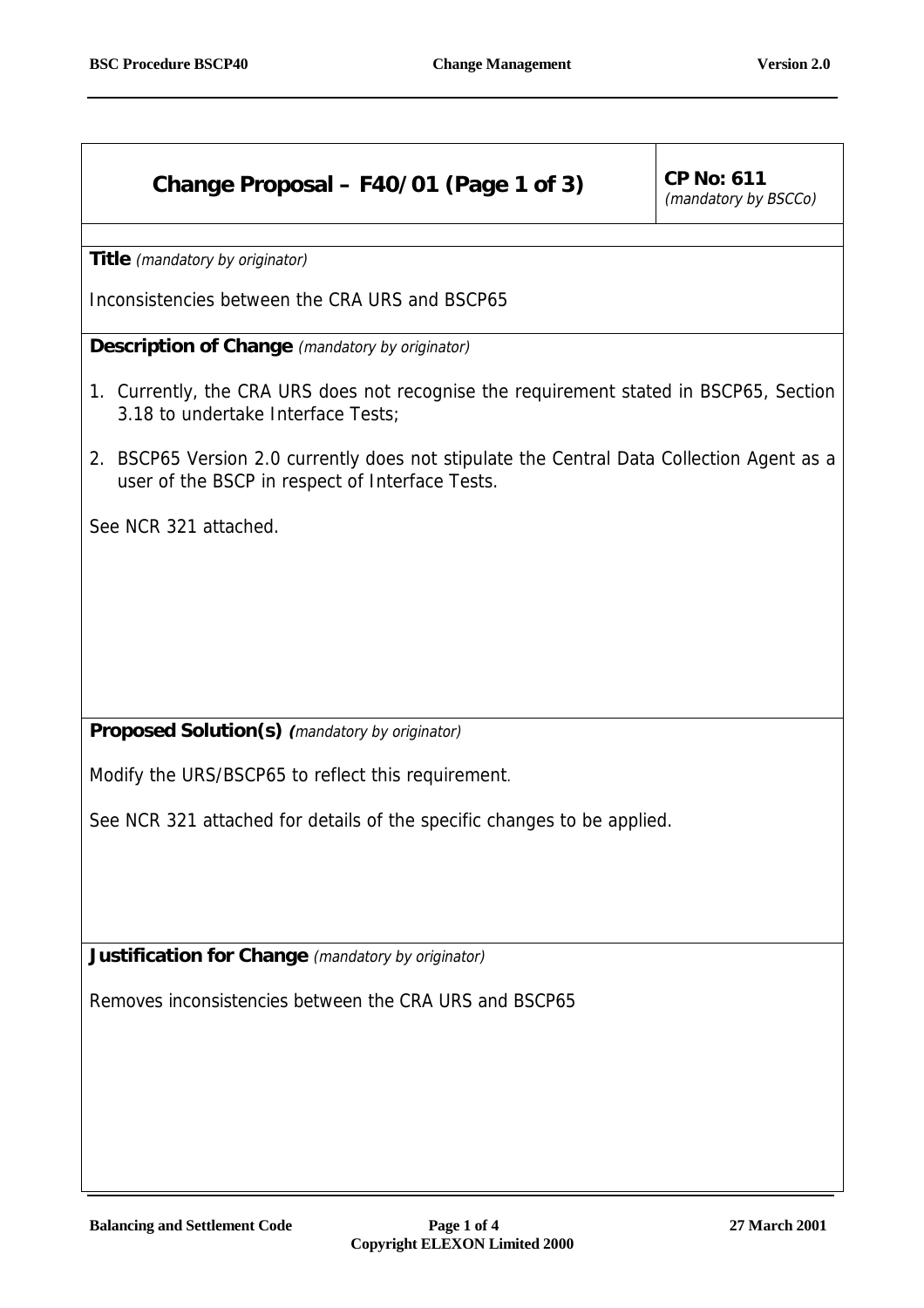$\overline{1}$ 

٦

|                                                                                  | Change Proposal - F40/01 (Page 2 of 3)                                             | CP No:<br>(mandatory by BSCCo) |  |  |
|----------------------------------------------------------------------------------|------------------------------------------------------------------------------------|--------------------------------|--|--|
| BSCCo)                                                                           | Other Configurable Items Potentially Affected by Proposed Solution(s) (optional by |                                |  |  |
|                                                                                  |                                                                                    |                                |  |  |
|                                                                                  |                                                                                    |                                |  |  |
|                                                                                  | Impact on Core Industry Documents (optional by originator)                         |                                |  |  |
| <b>None</b>                                                                      |                                                                                    |                                |  |  |
|                                                                                  |                                                                                    |                                |  |  |
|                                                                                  | Related Changes and/or Projects (mandatory by BSCCo)                               |                                |  |  |
|                                                                                  |                                                                                    |                                |  |  |
|                                                                                  |                                                                                    |                                |  |  |
| <b>Originator's Details:</b>                                                     |                                                                                    |                                |  |  |
| <b>BCA Name:</b>                                                                 |                                                                                    |                                |  |  |
| Organisation:                                                                    | <b>ELEXON</b>                                                                      |                                |  |  |
| <b>Email Address:</b>                                                            |                                                                                    |                                |  |  |
| Date:                                                                            |                                                                                    |                                |  |  |
| Organisation:                                                                    |                                                                                    |                                |  |  |
| (If Yes, No. of Pages attached:)<br>Attachments: Y/N*<br>(delete as appropriate) |                                                                                    |                                |  |  |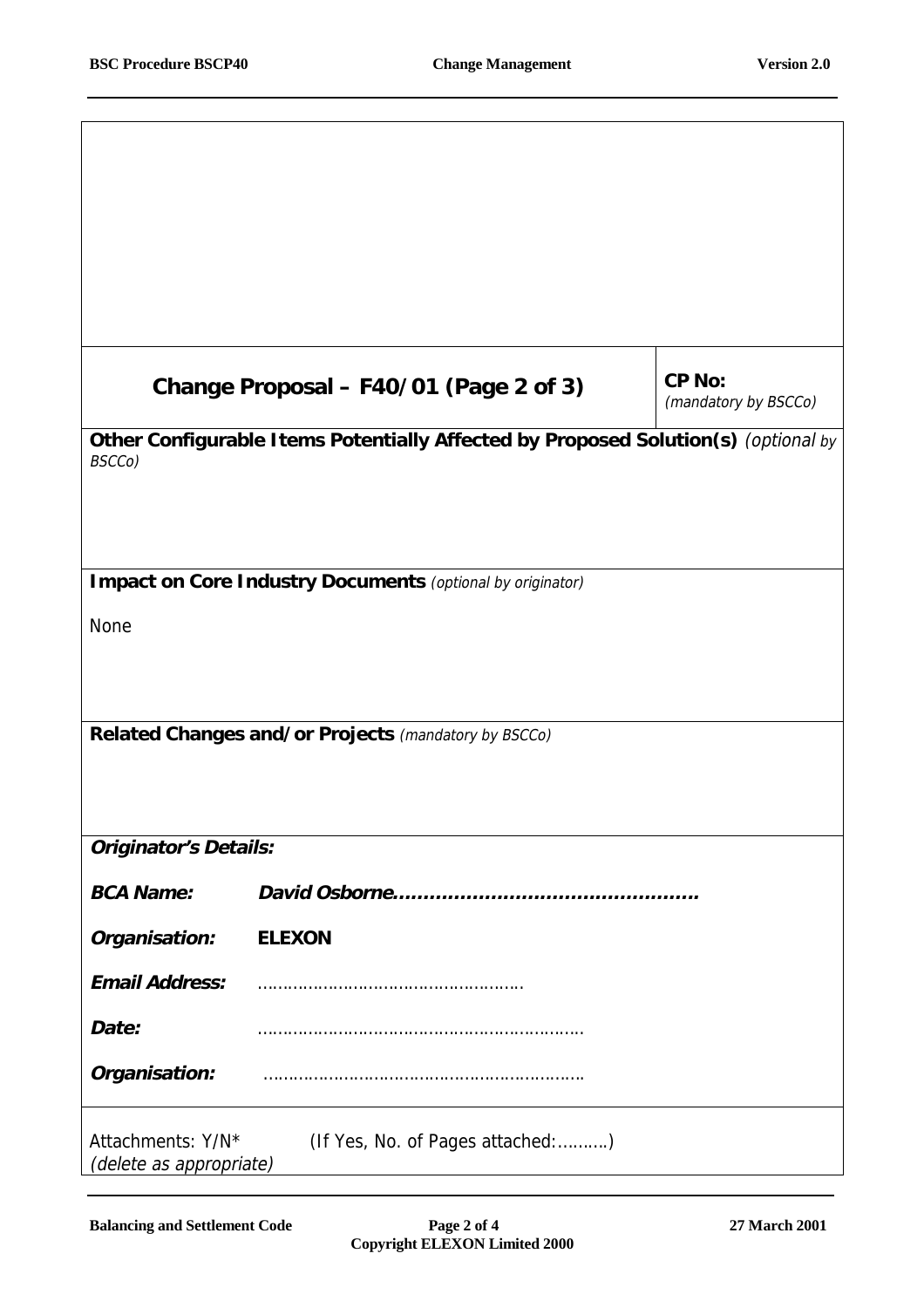| <b>NETA Programme Change Request Form</b>                                                                                                                                                                                               |                        |                                                   |                                 |                           |  |  |
|-----------------------------------------------------------------------------------------------------------------------------------------------------------------------------------------------------------------------------------------|------------------------|---------------------------------------------------|---------------------------------|---------------------------|--|--|
| Change Request ID: NCR321                                                                                                                                                                                                               |                        |                                                   |                                 |                           |  |  |
| <b>Change Request Name:</b>                                                                                                                                                                                                             |                        | Priority                                          |                                 |                           |  |  |
| Amendments to the CRA URS and BSCP65                                                                                                                                                                                                    |                        | Critical for Go<br>live                           | <b>Desirable</b><br>for Go Live | Not needed for<br>Go Live |  |  |
| <b>Identified By: Dave Morgan</b>                                                                                                                                                                                                       |                        | Date Submitted: 29 January 2001                   |                                 |                           |  |  |
| <b>Description of Proposed Change:</b><br>Currently, the CRA URS does not recognise the requirement stated in BSCP65, Section 3.18 to<br>undertake Interface Tests. Modify the URS to reflect this requirement.                         |                        |                                                   |                                 |                           |  |  |
| Add a new Bullet point (14) to Non Functional Requirement CRA-N001                                                                                                                                                                      |                        |                                                   |                                 |                           |  |  |
| 14. The CRA Service shall undertake Interface Tests for all Parties wishing to register within the<br>CRA. The interface tests will cover the following services (as appropriate to the applicant):                                     |                        |                                                   |                                 |                           |  |  |
| BMRA:<br>CDCA<br>CRA<br>FAA; and<br>SAA.                                                                                                                                                                                                |                        |                                                   |                                 |                           |  |  |
| BSCP65 Version 2.0 currently does not stipulate the Central Data Collection Agent as a user of<br>the BSCP in respect of Interface Tests.                                                                                               |                        |                                                   |                                 |                           |  |  |
| Add a new bullet point to Section 1.2 of BSCP65. The new bullet point should read:                                                                                                                                                      |                        |                                                   |                                 |                           |  |  |
| (j) The Central Data Collection Agent (CDCA) (in respect of interface tests)                                                                                                                                                            |                        |                                                   |                                 |                           |  |  |
| This NCR has been raised to resolve IRG issue 66 which addresses inconsistencies between<br>BSCP65 and the CRA URS.                                                                                                                     |                        |                                                   |                                 |                           |  |  |
| Reason for Proposed Change (Benefits) and/or Implications of not making the<br>Change:<br>If the proposed change is not implemented, the requirements of the BSC Procedures would not<br>be reflected in Logica's design documentation. |                        |                                                   |                                 |                           |  |  |
| <b>Initial Recommendation to Programme</b><br>Exec:                                                                                                                                                                                     |                        | <b>Final Recommendation to Programme</b><br>Exec: |                                 |                           |  |  |
| Issue to Logica/LRCA for Detailed Impact<br>Assessment.<br>Turnaround time should be very rapid for<br>this change (1-2 days)                                                                                                           |                        |                                                   |                                 |                           |  |  |
| Impact<br>Assessment(s):                                                                                                                                                                                                                | Deliverables Impacted: |                                                   | Effort/Cost Impact:             |                           |  |  |
| <b>CDA</b>                                                                                                                                                                                                                              |                        |                                                   |                                 |                           |  |  |
| <b>Business Process Model</b><br>NETA Data File Catalogue                                                                                                                                                                               |                        |                                                   |                                 |                           |  |  |
| Overall Design                                                                                                                                                                                                                          |                        |                                                   |                                 |                           |  |  |
| <b>LRCA</b> (Jackie<br>Moran)                                                                                                                                                                                                           |                        |                                                   |                                 |                           |  |  |